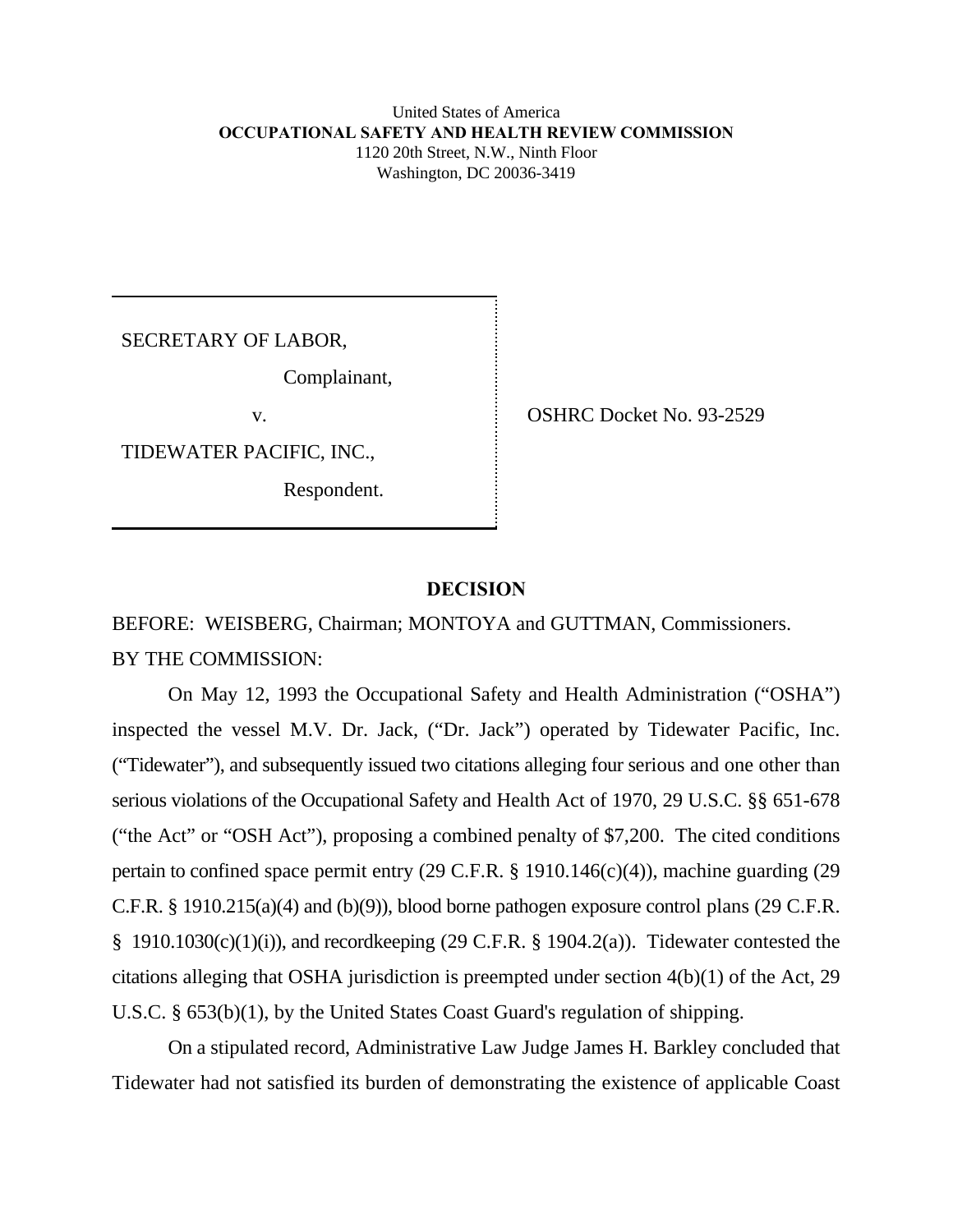Guard regulations concerning the cited working conditions, and accordingly found that OSHA jurisdiction was not preempted. Judge Barkley then entered a final order reflecting the parties' second stipulation, which provided for an amended penalty of \$3,600, but reserved their right to appeal the contested jurisdictional issue. In addition to the issue of section 4(b)(1) preemption raised by the parties, we ordered supplemental briefing and held oral argument on the issue of OSH Act applicability under section 4(a), 29 U.S.C. § 653(a).<sup>1</sup> For the following reasons, we affirm the judge's decision with respect to all of the cited conditions except the recordkeeping violation. As to it, we conclude that OSHA is not preempted from enforcing the illness recordkeeping requirement, but that applicable Coast Guard regulations requiring reporting of marine accidents and casualties preempts OSHA jurisdiction over injury recordkeeping. Accordingly, we reduce the penalty to \$3,375.

#### **I. BACKGROUND**

The Dr. Jack is a U.S. flag ocean-going tug boat that operates in foreign and U.S. territorial waters and was, at the time of the alleged violations, engaged in vessel escort and oil spill emergency response activities for the oil tankers entering and exiting the Valdez Oil Terminal in Valdez, Alaska. It is undisputed that the vessel was located in the U.S. territorial waters known as the "three-mile ring"<sup>2</sup> at the time of the inspection. The Dr. Jack's nineperson crew consists entirely of Coast Guard licensed and certified officers and seamen, but the vessel is classified as an "uninspected vessel" and thus is not subject to the shipping inspection requirements of 46 U.S.C. §§ 3301-3318 and extensive Coast Guard regulations

<sup>&</sup>lt;sup>1</sup>Direction for review by the Commission establishes jurisdiction to review the entire case, and is not limited to those issues raised by the parties. *See* Commission Rule 2200.92(a), 29 C.F.R. § 2200.92(a).

*See United States v. Maine*, 469 U.S. 504, 513 (1985); Submerged Lands Act, 43 U.S.C. 2 § 1312.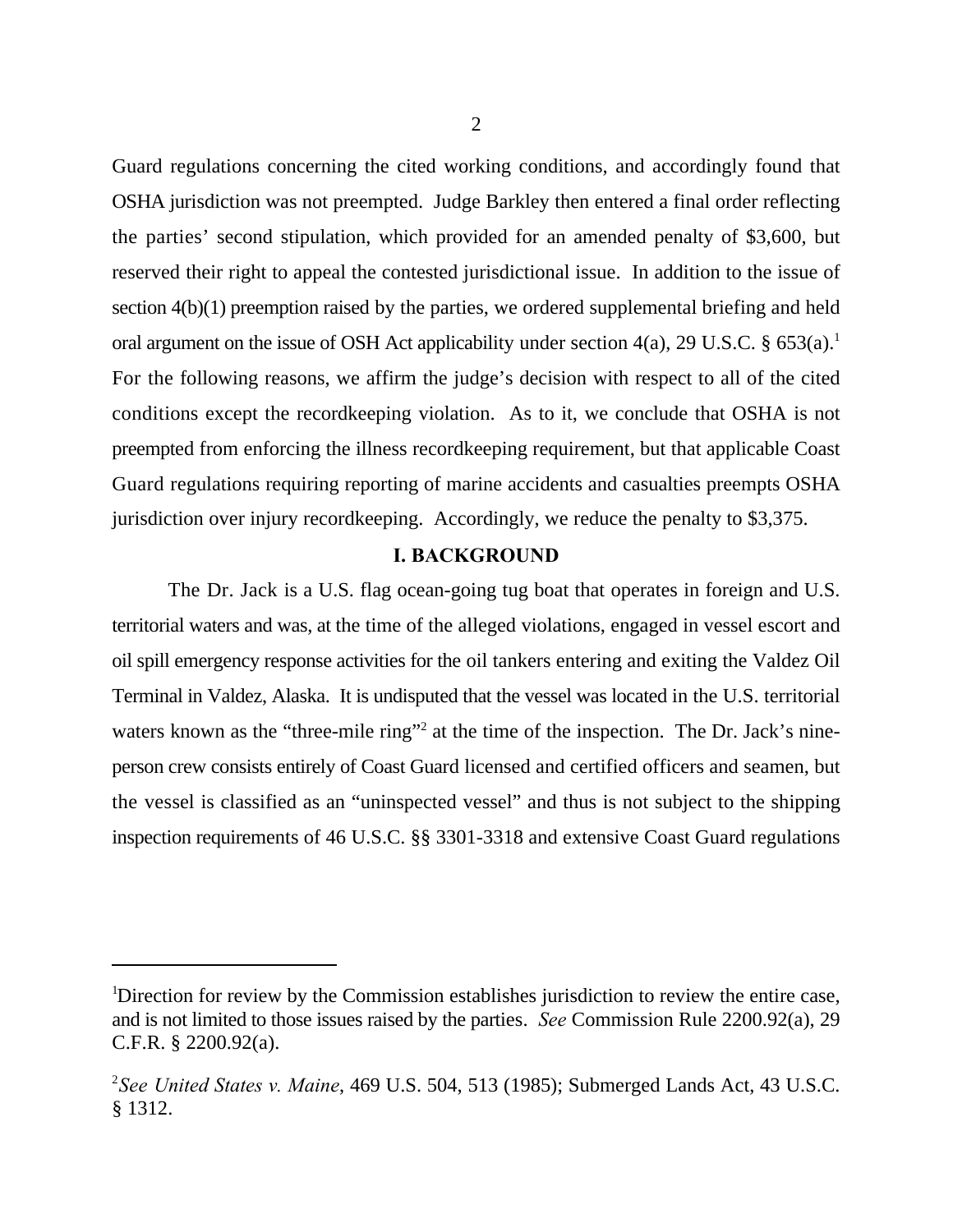promulgated thereunder.<sup>3</sup> Accordingly, the Dr. Jack is not subject to the 1983 Memorandum of Understanding ("MOU") between the Coast Guard and OSHA, which provides that OSHA will not enforce the OSH Act with respect to the working conditions of seamen aboard inspected vessels.<sup>4</sup>

The Coast Guard, however, has issued some regulations applicable to the Dr. Jack pursuant to its authority to regulate uninspected vessels. *See* 46 U.S.C. § 4102; 46 C.F.R. Part 25. The Dr. Jack is also subject to the marine casualty and accident reporting requirements of 46 U.S.C. §§ 6301-6307 and 46 C.F.R. Part 4, and is periodically examined by the Coast Guard's Valdez Marine Safety Office for compliance with applicable uninspected vessel regulations.

#### **II. DISCUSSION**

## **A. Section 4(a) Applicability**

It is undisputed that although the Dr. Jack operates within and outside U.S. territorial waters, it was, at the time of the alleged violations, located inside the U.S. territorial waters appurtenant to Valdez, Alaska. We must decide, therefore, whether a vessel located within these waters is "a workplace in a State" within the meaning of section 4(a) and, consequently, whether the OSH Act is applicable to the working conditions aboard such a vessel.<sup>5</sup>

<sup>&</sup>lt;sup>3</sup>A vessel's inspection classification is unrelated to whether it operates on the high seas (the area seaward of U.S. territorial waters) or solely in territorial waters.

<sup>&</sup>lt;sup>4</sup>The agreement excludes the section 11(c), 29 U.S.C. § 660(c), prohibition on discrimination against employees for exercising their rights under the Act, and leaves unresolved any recordkeeping issues. OSHA issued an internal "instruction" dated November 8, 1996, that affirms the continued applicability of the MOU to inspected vessels and establishes that OSHA's policy is to require recordkeeping for inspected and uninspected vessels. OSHA Instruction CPL 2-1.20, OSHA/U.S. Coast Guard Authority Over Vessels.

<sup>&</sup>lt;sup>5</sup>Although we presume that OSHA inspected the Dr. Jack while the vessel was docked at port in Valdez Harbor, which may constitute coastal "inland waters," *see United States v.* (continued...)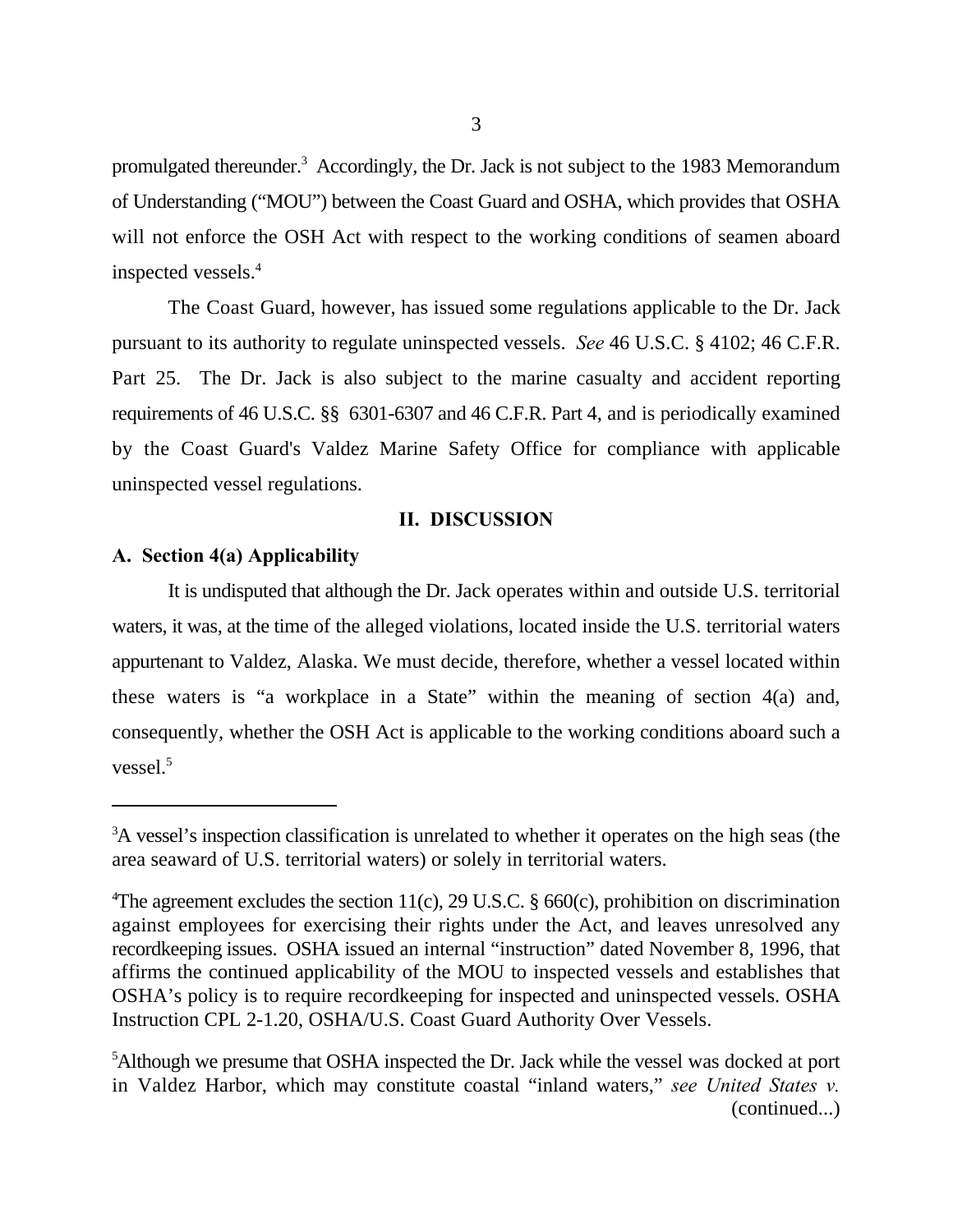Section 4(a) provides:

This Act shall apply with respect to employment performed in a workplace in a State, the District of Columbia, the Commonwealth of Puerto Rico, the Virgin Islands, American Samoa, Guam, the Trust Territory of the Pacific Islands, Wake Island, Outer Continental Shelf lands defined in the Outer Continental Shelf Lands Act, Johnston Island, and the Canal Zone. The Secretary of the Interior shall, by regulation, provide for judicial enforcement of this Act by the courts established for areas in which there are no United States district courts having jurisdiction.

The Act is otherwise silent as to coverage of vessels at sea. $<sup>6</sup>$  The legislative history</sup> is not particularly elucidating, except for a reference to House withdrawal of a proposal that vessels underway on Outer Continental Shelf Lands<sup>7</sup> be excluded from coverage. H.R. Rep. No. 91-1765, 91st Cong., 2d Sess. 32 (1970), *reprinted in* Senate Comm. on Labor and Public Welfare, 92d Cong., 1st Sess., *Legislative History of the Occupational Safety and Health Act of 1970,* at 1185 (1971). While in no way dispositive of the issue, the withdrawal of this proposal indicates that Congress was at least aware of the potential for vessel coverage, and did not expressly exclude it.

In the absence of clearly stated legislative intent regarding vessel coverage, we consider whether the open sea<sup>8</sup> within the territorial bounds of the United States is deemed, in any respect, to be within the territorial bounds of the appurtenant state. The Admiralty

 $5$ (...continued)

*California*, 381 U.S. 139 (1965), we do not rely on that presumption as the record does not establish the vessel's precise location.

OSHA does regulate health and safety on vessels for longshore and harbor workers engaged <sup>6</sup> in ship repairing, shipbuilding, and shipbreaking. *See* § 4(b)(2) of the Act, 29 U.S.C. § 653(b)(2); 29 C.F.R. Part 1915.

The Outer Continental Shelf ("OCS") consists of the seabed beyond the area delineated in <sup>7</sup> the Submerged Lands Act, 43 U.S.C. § 1301. Outer Continental Shelf Lands Act, 43 U.S.C. § 1331(a).

<sup>&</sup>lt;sup>8</sup>We use the term "open sea" to refer to the area seaward of coastal inland waters. 43 U.S.C. § 1301(c). *See also United States v. California,* 381 U.S. at 147.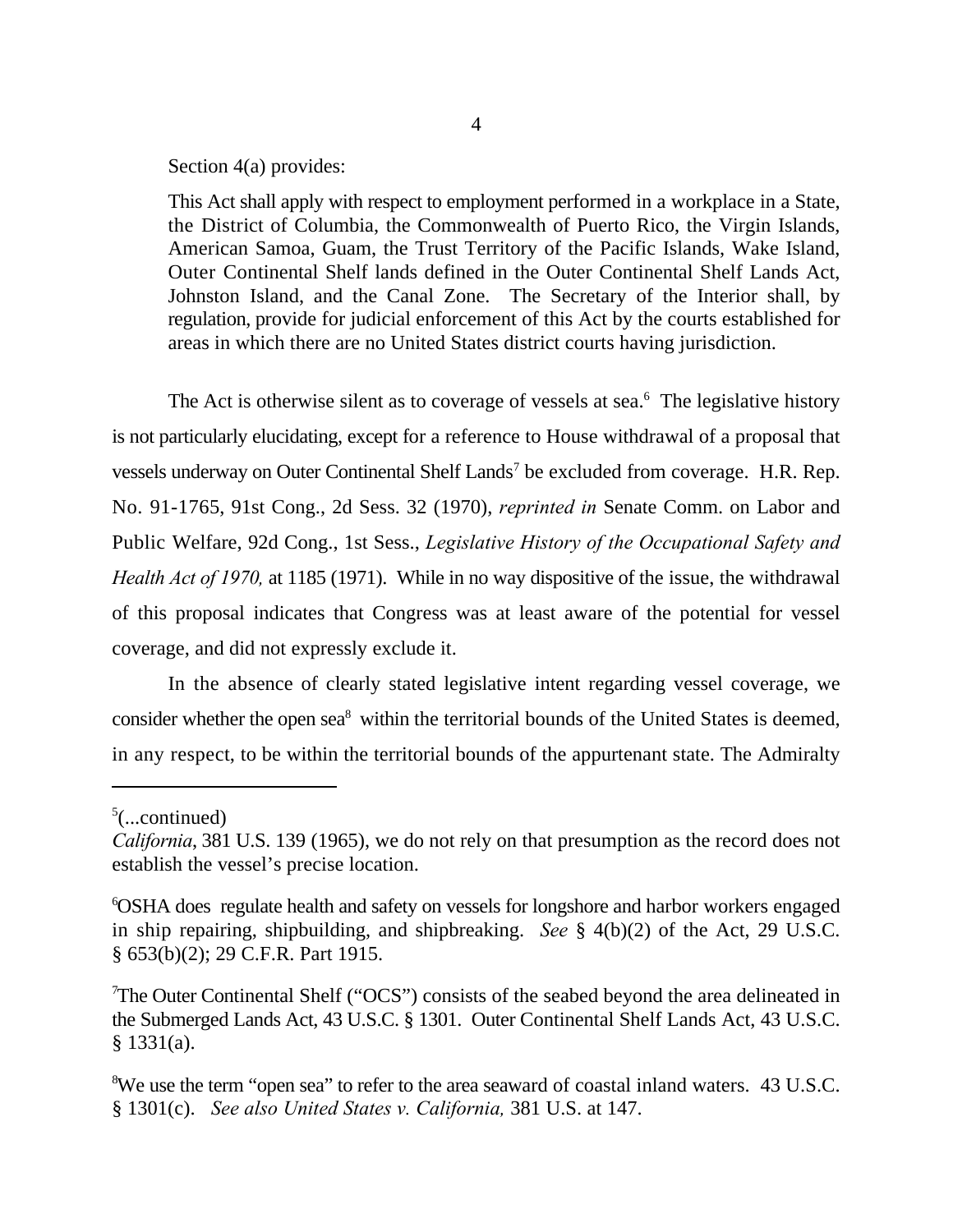Clause of the Constitution accords to the United States jurisdiction over maritime activities located on navigable waters in interstate or foreign commerce, "whether or not the particular body of water is wholly within a state, and whether or not the occurrence or transaction that is the subject-matter of the suit is confined to one state." Gilmore and Black, *The Law of Admiralty*, 31-32 (2d ed. 1975). *See also Pacific Merchant Shipping Ass'n v. Aubry*, 918 F.2d 1409, 1420-22 (9th Cir. 1990). Reasoning that criminal acts would go unpunished in the absence of state law applicability to events occurring on such waters, the Supreme Court concluded in *Manchester v. Massachusetts*, 139 U.S. 240 (1891), that "[t]he extent of the territorial jurisdiction of Massachusetts over the sea adjacent to its coast is that of an independent nation; and, except so far as has been granted to the United States, this control remains with the [S]tate."<sup>9</sup> *Id*. It has since become well-settled that a state may exercise its police powers over vessels and conduct occurring on the open sea to the extent such action does not conflict with federal law. *See, e.g., Askew v. American Waterways Operators, Inc.,* 411 U.S. 325, 328-29 (1973) (Florida regulation of oil spills in territorial waters not *per se* preempted by federal regulation); *Huron Portland Cement Co. v. Detroit,* 362 U.S. 440, 442 (1960) (stating that states may exercise their police power to act in "many areas of interstate commerce and maritime activities[] concurrent with the [F]ederal [G]overnment," Court

<sup>&</sup>lt;sup>9</sup>The effect of this holding here is undiminished by the Court's later caveat that any indication in *Manchester* suggesting that "a [s]tate may draw its boundaries as it pleases within limits recognized by the law of nations regardless of the position taken by the United States," would be dictum. *United States v. California,* 381 U.S. at 168-169. We do not cite *Manchester* for the proposition that a state may expand its "traditional international boundary" in the face of opposition by the United States. 381 U.S. at 168-69. Rather, we rely on it only to establish that states have historically exercised jurisdiction over appurtenant waters, at least to the federally mandated territorial boundary of the United States, in matters that do not conflict with federal regulation.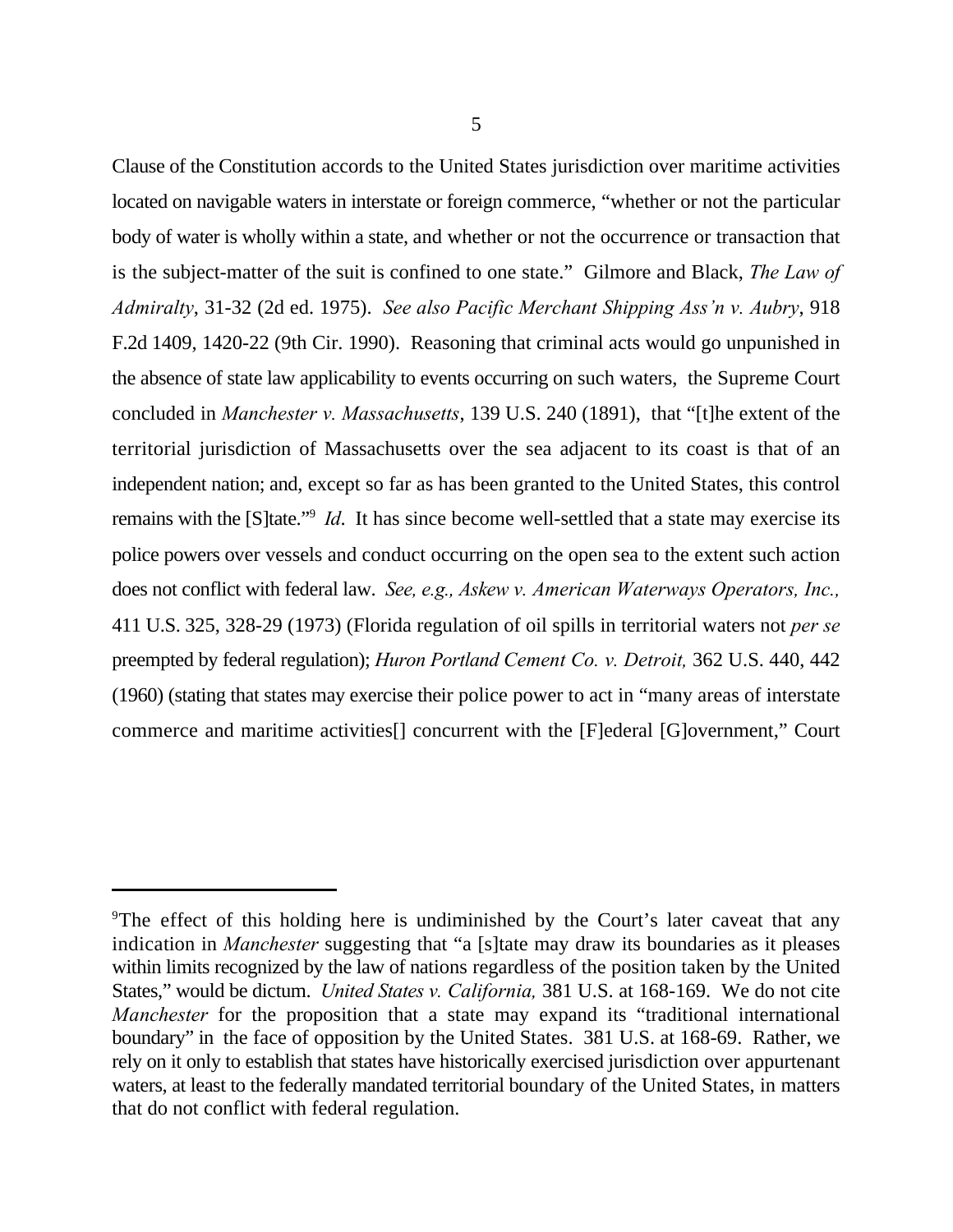found permissible Detroit's Smoke Abatement Code, compliance with which required structural alterations to appellant's vessels).<sup>10</sup>

The Submerged Lands Act, 43 U.S.C. §§ 1301-1315, which establishes the three-mile seaward boundary of coastal states, 43 U.S.C. § 1312, further suggests that a state's boundary extends to the three-mile limit. The purposes of that Act were to "confirm and establish the titles of the States to lands beneath navigable waters within State boundaries and to the natural resources within such lands and waters, to provide for the use and control of said lands and resources, and to confirm the jurisdiction and control of the United States over the natural resources of the seabed of the Continental Shelf seaward of State boundaries." *United States v. Louisiana,* 363 U.S. 1, 8 (1960). Although the statute applies by its terms to the lands beneath the waters, it provides for the extension of a state's seaward boundary to the three-mile limit, indicating an assumption that a state's territory does not end at its coastline. 43 U.S.C.§§ 1301(b), 1311(a), and 1312. Moreover, although the Submerged Lands Act provides that the United States retains constitutional powers of regulation and control over commerce, navigation, national defense, and international affairs, these limitations apply to the submerged lands as well as to the waters. 43 U.S.C. § 1314(a). Finally, the Supreme Court has decided a number of cases arising under the Submerged Lands Act in which it referred to the waters located within the three-mile limit as within a state's boundary. *See Amoco Prod. Co. v. Gambell, Alaska,* 480 U.S. 531, 547 (1987) (stating that Alaska's boundaries "can be delineated with exactitude" and include territorial waters, Court noted that under Submerged Lands Act, "the seaward boundary of a coastal [s]tate extends to a line three miles from its coastline"); *United States v. Maine*, 469 U.S.

<sup>&</sup>lt;sup>10</sup>We recognize that a state's geographic boundary is not necessarily defined by the limit of its power to apply its laws, as there are circumstances when those laws may apply beyond the state's territory. *See, e.g., Skiriotes v. Florida*, 313 U.S. 69, 77-78 (1941) (sovereign states have power to govern their own citizens' conduct occurring on high seas); *Pacific Merchant Shipping Ass'n v. Aubry,* 918 F.2d 1409 (California overtime pay laws applicable to seamen and maritime workers on territorial waters and high seas off California coast).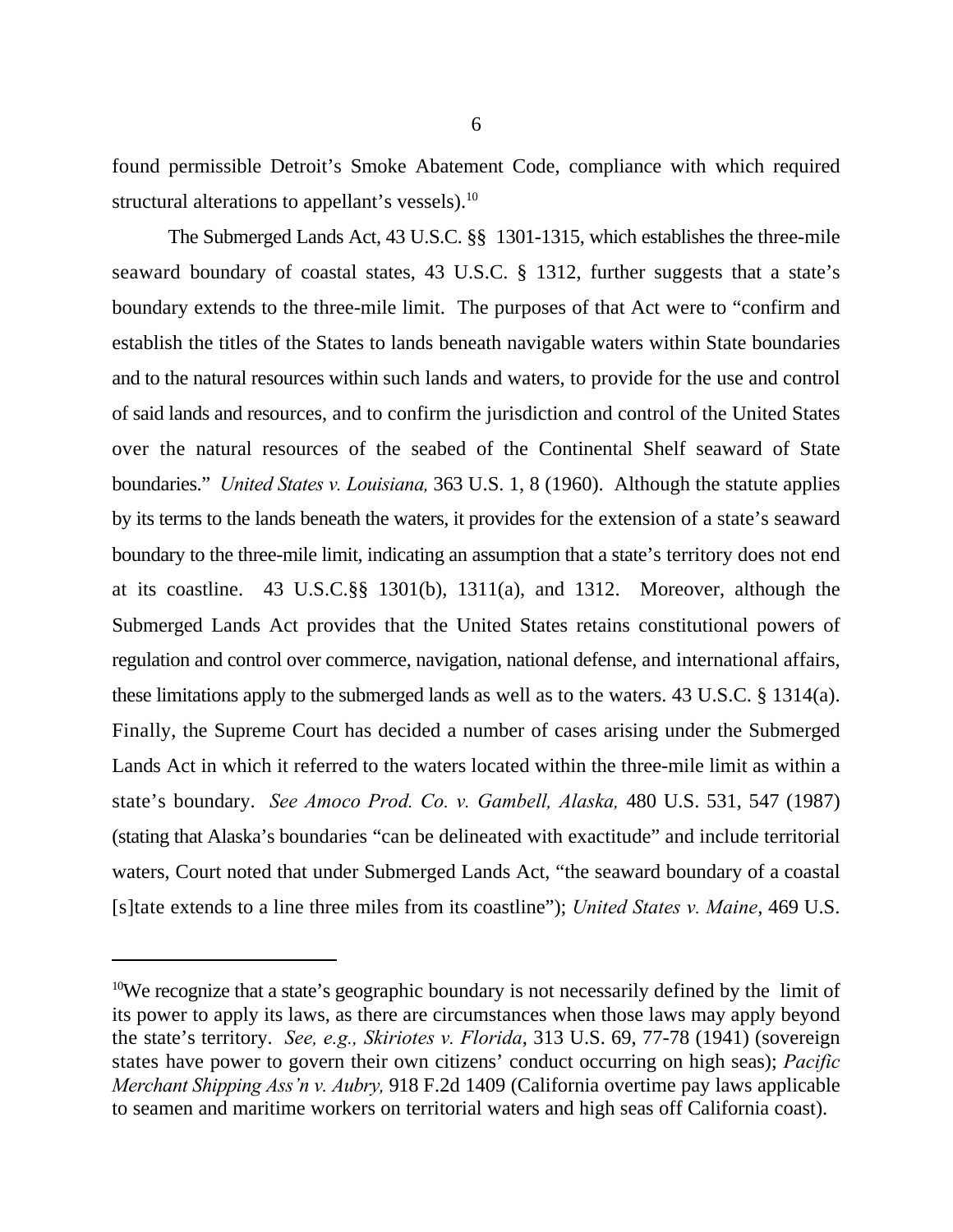504, 512-13 (1985) ("waters up to three miles seaward of the coastline are also within a [s]tate's boundary as part of the 3-mile ring referred to as the marginal sea"); *United States v. California,* 436 U.S. 32, 36-37 (1978) (finding that Submerged Lands Act transferred dominion to California over contested lands and waters situated within the three-mile marginal sea off the southern California mainland).

We find that the above-referenced authority supports the conclusion that a coastal state's boundary has long been commonly understood to extend to the limit of the territorial sea and, therefore, that this was the likely intent of Congress in drafting section 4(a) of the OSH Act. Moreover, because the marginal sea extending to the three-mile limit constitutes United States territory, this interpretation effectuates the clearly expressed intent of Congress that the statutory purpose of the OSH Act is "to assure so far as possible every working man and woman in the Nation safe and healthful working conditions" (29 U.S.C. § 651(b)), and to provide for OSHA coverage as broad as "the authority vested in the Federal government by the [C]ommerce [C]lause of the Constitution" (Conf. Rep. S. 2193, 91st Cong., 2d Sess. (1970), Leg. Hist., *supra*, at 1216). Accordingly, we find that the phrase "in a State" under section 4(a) of the OSH Act includes the territorial waters adjacent to a state extending out to the boundary established under the Submerged Lands  $Act.$ <sup>11</sup> Consequently, we conclude

<sup>&</sup>lt;sup>11</sup>We do not consider whether OSH Act coverage would extend to vessels underway over OCS lands or beyond, but note that OSHA indicates in its November 8, 1996 instruction (*see* note 4, *supra*) that its jurisdiction ends at the territorial boundary. Consequently, the Supreme Court's decision in *OCAW v. Mobil Oil Corp.,* 426 U.S. 407 (1976), is inapposite. In *Mobil*, the Court applied a job situs test under the National Labor Relations Act to determine whether Texas' right-to-work law prevented application of the collective bargaining agreement's union security clause, where eighty to ninety percent of the seamen's work was performed on a vessel underway on the high seas, "outside the territorial bounds of the State of Texas." 426 U.S. at 410-412, 420-421. The vessels there at issue were tankers transporting oil from a port in Beaumont, Texas to Providence or New York, a 4 ½ to 5-day trip. The Court's observation, that the high seas between these locations are not within the territorial bounds of the State of Texas, does not indicate whether the open sea within three miles of a state's coastline is within the territorial bounds of the state.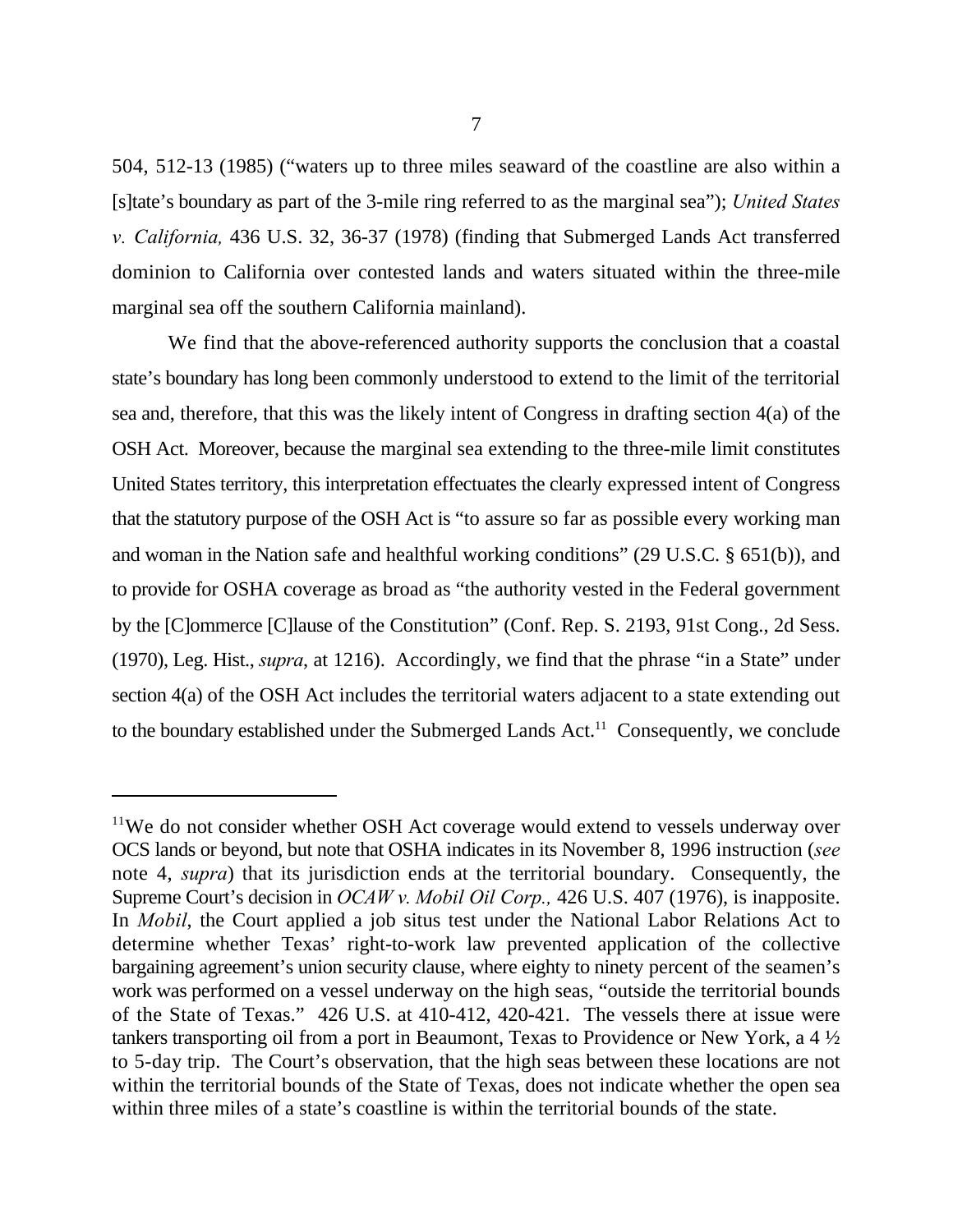that OSHA has authority to enforce the OSH Act with respect to vessels that are located in U.S. territorial waters. Because the Dr. Jack was located within the three-mile territorial limit of the State of Alaska at the time of the OSHA inspection, the inspection and the citation were within the confines of OSHA's statutory jurisdiction.

## **B. Section 4(b)(1) Preemption**

## **1. Applicable Standard**

It is well settled under Commission precedent that in order to preempt OSHA jurisdiction over a cited working condition, another federal agency must possess the statutory authority to regulate the cited condition and must also have taken some action to exercise that authority by promulgating standards or regulations having the force and effect of law. *Alaska Trawl Fisheries, Inc.*, 15 BNA OSHC 1699, 1703, 1991-93 CCH OSHD ¶ 29,758, p. 40,449 (No. 89-1192, 1992) (consolidated); *Northwest Airlines, Inc.,* 8 BNA OSHC 1982, 1989-91, 1980 CCH OSHD ¶ 24,751, pp. 30,487-89 (No. 13649, 1980). Where the employer claiming the exemption satisfies its burden of proving that the other agency has so exercised its authority, OSHA jurisdiction will be preempted only as to those working conditions actually covered by the agency regulations. *Alaska Trawl*, 15 BNA OSHC at 1703-1704, 1991-93 CCH OSHD at p. 40,449. In effect, OSHA's jurisdiction over the workplace as a whole is preserved, while the redundant regulation of particular working conditions proscribed by section (4)(b)(1) is avoided. *See Southern Pac. Transp. Co. v. Usery,* 539 F. 2d 386, 391-92 (5th Cir. 1976), *cert. denied*, 434 U.S. 874 (1977)*; Northwest Airlines, Inc*., 8 BNA OSHC at 1989-90, 1989-90 CCH OSHD at p. 30,488.

Originally, the Commission had indicated that it deemed jurisdiction over the working conditions of seamen to remain with the Coast Guard after passage of the Act.<sup>12</sup> In 1981, however, it rejected that view in *Puget Sound Tug & Barge*, concluding that the Coast Guard's authority to regulate the occupational safety and health of seamen should be

<sup>&</sup>lt;sup>12</sup>See T. Smith & Son, Inc., 2 BNA OSHC 1177, 1973-74 CCH OSHD ¶ 17,106 (No. 2240, 1974).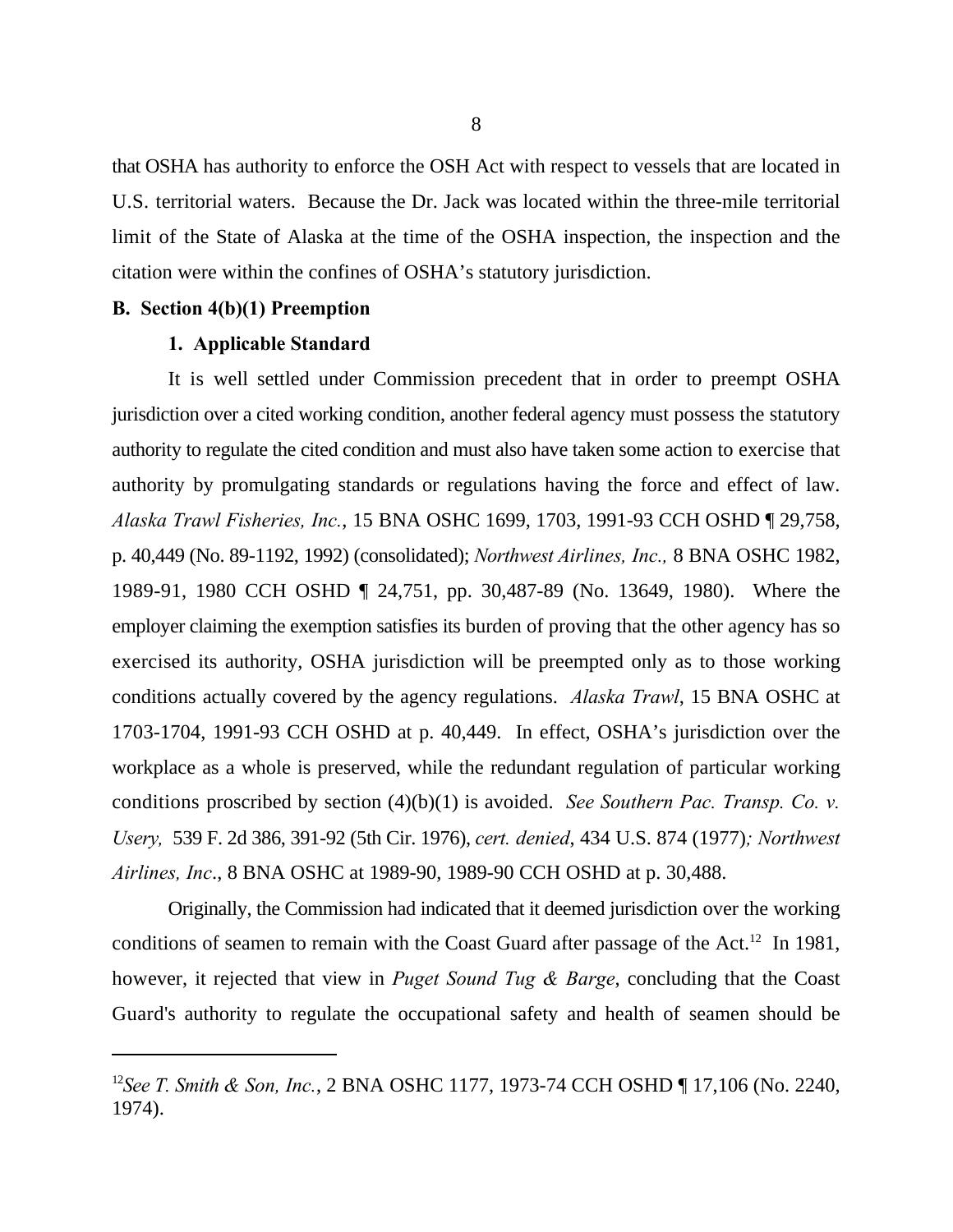governed by the same preemption standard as any other federal agency with authority to regulate employee safety and health, and that no industry-wide exemption from OSHA regulations existed for the cited inspected vessels. 9 BNA OSHC 1764, 1775-1776, 1981 CCH OSHD ¶ 25,373, pp. 31,594-95 (No. 76-4905, 1981) (consolidated). Applying this standard in *Alaska Trawl Fisheries, Inc.*, the Commission found that in the absence of relevant Coast Guard regulations, OSHA jurisdiction over fish processing work performed on uninspected factory ships was not preempted. 15 BNA OSHC at 1704, 1991-93 CCH OSHD at p. 40,450. The Commission distinguished *Dillingham Tug & Barge Corp*,<sup>13</sup> a prior decision in which Coast Guard regulations were found to preempt OSHA jurisdiction over mooring line operations, finding that *Dillingham* involved a sailor engaged in the operation of a ship, "the traditional area of Coast Guard expertise." *Alaska Trawl,* 15 BNA OSHC at 1704-1705, n.10, 1991-93 CCH OSHD at p. 40,450 n. 10. The *Alaska Trawl* decision dismissed as dictum any implication that *Dillingham* created an industry-wide exemption, as the Coast Guard's regulations applied generally to the cited condition and would have preempted OSHA jurisdiction even absent such an exemption. *Id.*

Here, the cited working conditions affect the safety and health of seamen engaged in tugboat operations that are apparently routine, though not plainly navigational. While such conditions may be amenable to Coast Guard regulation, they do not fall within the "traditional area of Coast Guard expertise" that was dispositive of OSHA preemption in *Dillingham*. Absent an industry-wide exemption, therefore, OSHA jurisdiction would be preempted only if the Coast Guard has specifically regulated the cited conditions.

## **2. Coast Guard Uninspected Vessel Regulations**

We are aided in our consideration of whether applicable Coast Guard regulations preempt OSHA jurisdiction in this case by the Coast Guard's *amicus* brief, to which Commission precedent supports according considerable weight.

<sup>&</sup>lt;sup>13</sup>10 BNA OSHC 1859, 1982 CCH OSHD ¶ 26,166 (No. 77-4143, 1982).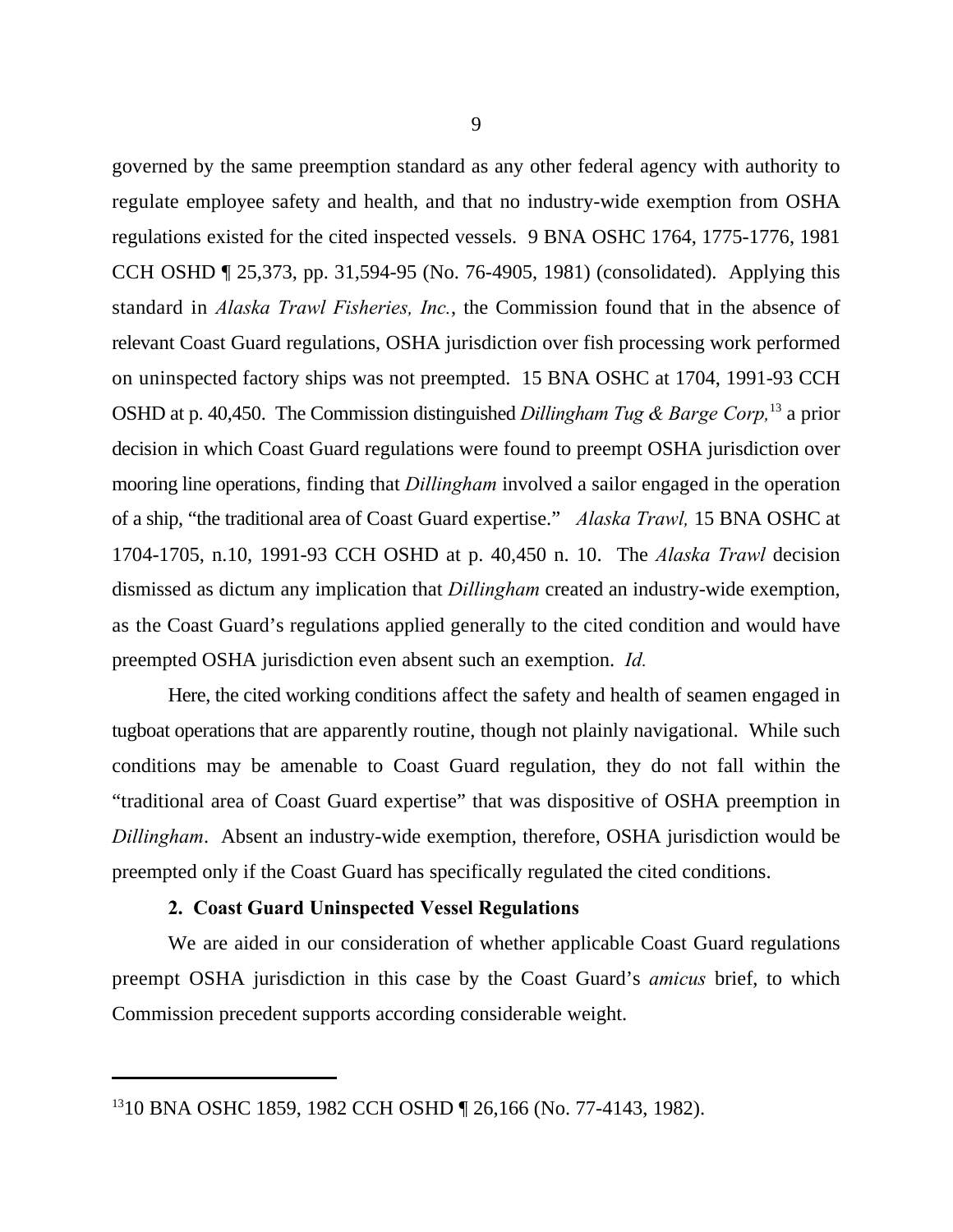When federal agencies assert that they do or do not have statutory authority to regulate particular working conditions, the Commission gives considerable weight to the agency's representations. [Citation omitted.] While such statements by a federal agency are not controlling, the [C]ommission will limit its inquiry to determining whether the statute reasonably supports the agency's assertions.

*Alaska Trawl Fisheries, Inc*., 15 BNA OSHC at 1703, 1991-93 CCH OSHD ¶ at pp. 40,448- 49.

Simply stated, the Coast Guard unequivocally disclaims comprehensive regulation of uninspected vessels generally, regulation of the cited conditions, and statutory authority to promulgate such regulations. Overall, the Coast Guard describes its safety standards applicable to uninspected vessels as "minimal." It asserts that its authority to regulate these vessels is, in relevant part, limited *solely* to those areas delineated in 46 U.S.C. Chapter 41, which provides for regulation concerning (a) number, type and size of fire extinguishers; (b) type and number of life preservers; (c) flame arrestors, backfire traps, or similar devices on vessels with gasoline engines; (d) ventilation of engine and fuel tank compartments; and (e) number and types of alerting and locating equipment for vessels on the high seas. The Coast Guard describes the purpose of such regulations as "protect[ing], in the event of an emergency, individuals on board and . . . ensur[ing] the safe operation of the vessel," and contrasts this limited authority with the comprehensive regulation of inspected vessels authorized under 46 U.S.C. § 3306(a) (regulation of inspected vessels).

Moreover, the Coast Guard notes that broader regulation is not evidenced by the provisions concerning the seaworthiness of vessels, load line stability, or seamen licensing, nor by the Valdez Marine Safety Office uninspected vessel examination procedures. Though applicable to uninspected vessels, the Coast Guard does not enforce the seaworthiness requirement of 46 U.S.C. § 10902(a)(1).<sup>14</sup> While the Coast Guard does enforce the load line

 $14$ The warranty of seaworthiness is judicially enforceable only through the appropriate federal district court or, where no such court is held at the vessel's location, a judge or justice of the peace. 46 U.S.C. § 10902(a)(1).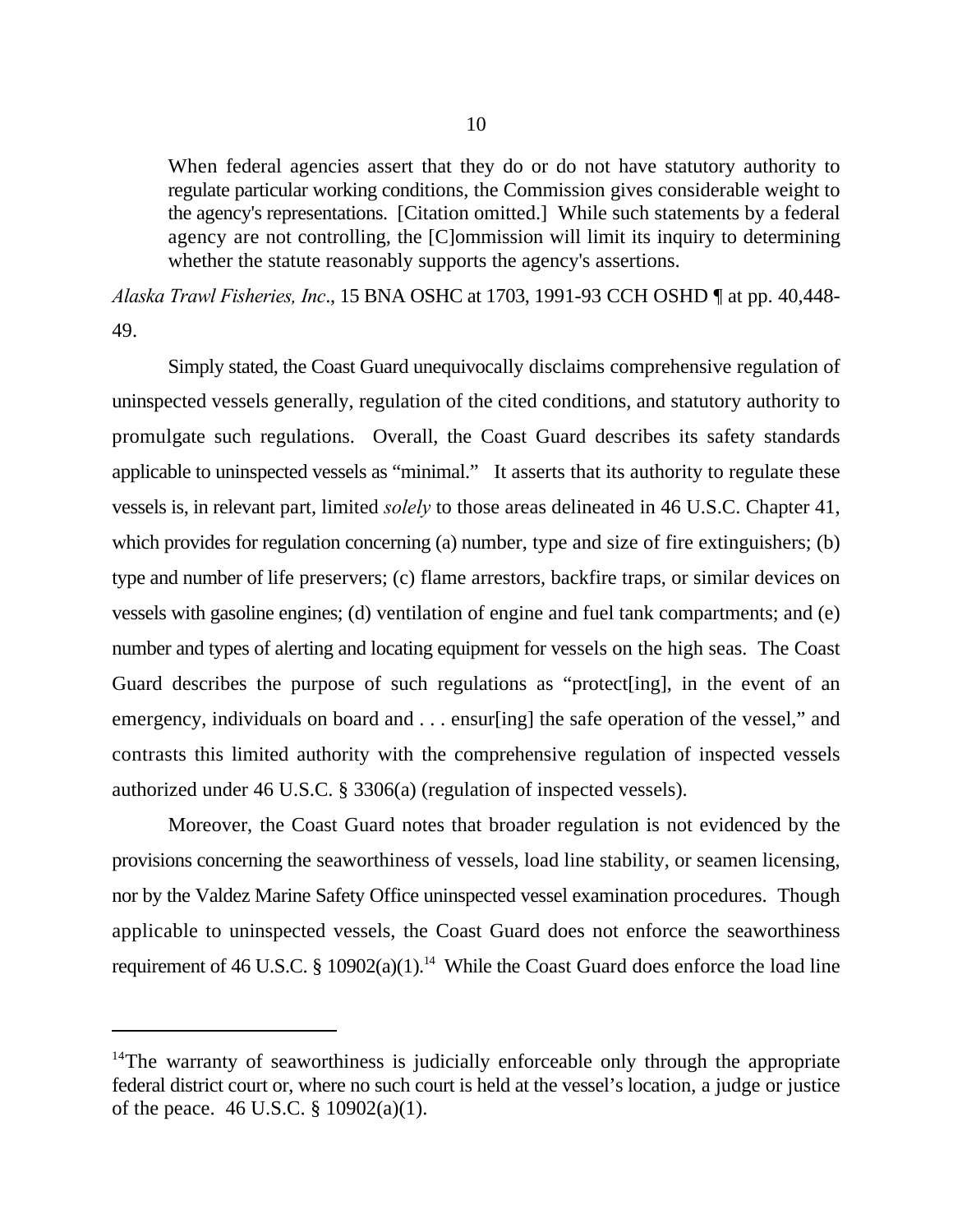stability regulations (46 C.F.R. Table 24.05-1) applicable to the Dr. Jack, it contends that their purpose in ensuring the safety of the vessel and crew does not pertain to the type of working conditions cited by OSHA. Similarly, with respect to seamen licensing, the Coast Guard acknowledges that the minimum competency standards required of seamen are generally designed to promote the safe operation of vessels, but asserts that they are not otherwise directly related to the safety and health of the crew's working conditions. Finally, the Coast Guard describes the Valdez Marine Safety Office examination procedures as implementing the Coast Guard's role as the "primary maritime law enforcement agency" responsible for all United States laws and regulations applicable to vessels operating on United States navigable waters. Any local examination conducted by the Valdez office would be motivated by this function, but circumscribed by the Coast Guard's limited authority to regulate uninspected vessels described above.

## **a. Confined Space Permit Entry, Machine Guarding and Blood Borne Pathogens**

With respect to the confined space permit entry, machine guarding and blood borne pathogen items cited here, it is apparent that none of the Coast Guard's uninspected vessel regulations duplicate those of OSHA. The OSHA confined space permit entry standard applies to all "confined spaces" and to hazardous atmospheres caused by a broad range of conditions. *See generally* 29 C.F.R. §1910.146(b). According to the Coast Guard, its ventilation regulation pertains only to explosive or flammable gasses contained in engine spaces or fuel tanks and, accordingly, does not cover most of the conditions regulated by OSHA. The Coast Guard also states that its limited authority to regulate uninspected vessels does not include authority to regulate the safe use of machinery on those vessels, except for the boiler and machinery examination provisions applicable only to vessels which, unlike the Dr. Jack, are steam propelled. *See* 46 C.F.R. Table 24.05-1(a), n.8; 46 C.F.R. § 24-20-1. Moreover, despite any applicability the warranty of seaworthiness may have to the alleged machine guarding hazards, it is judicially enforced and, therefore, does not preempt OSHA's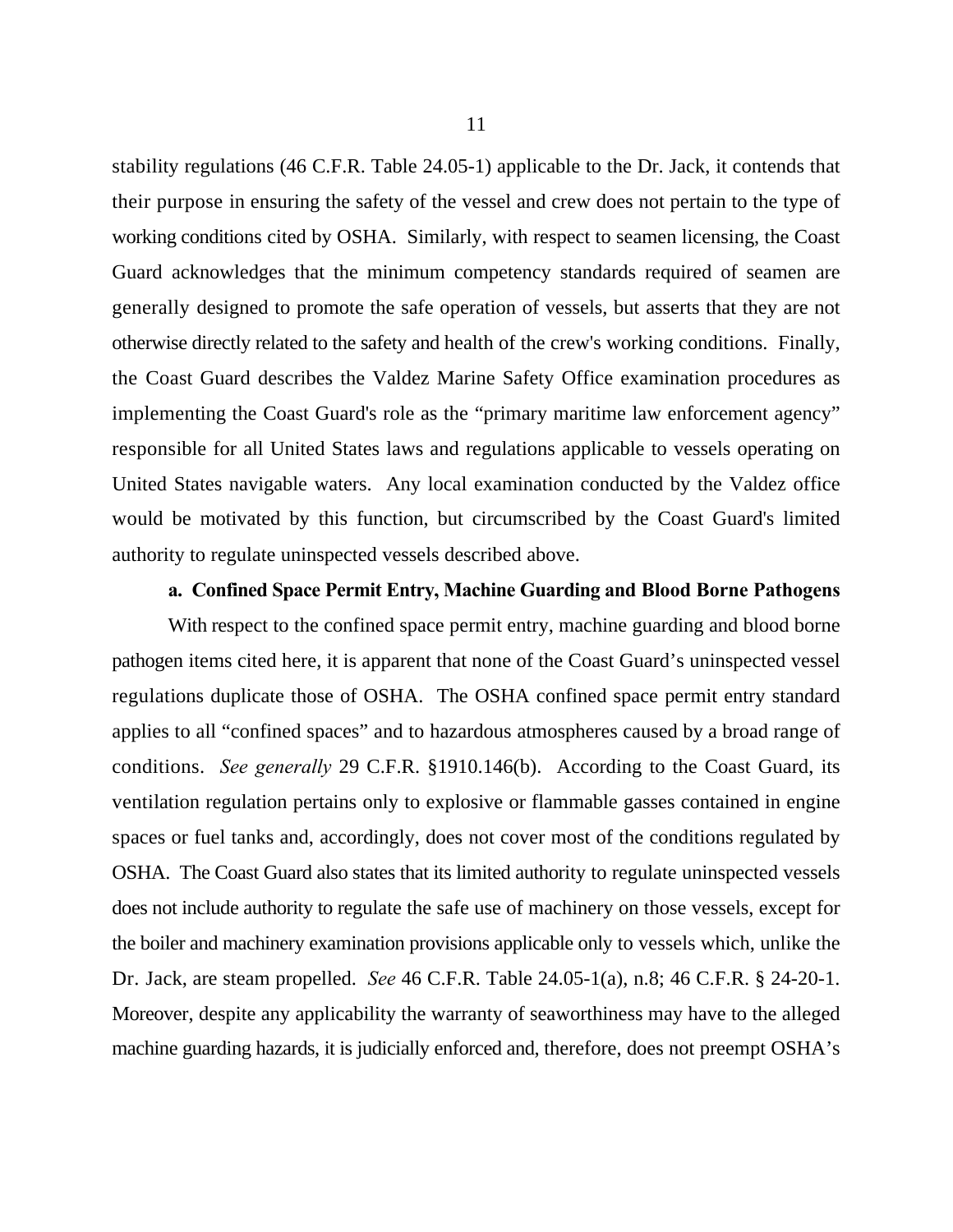regulations as it is not a standard over which "[an]other Federal agenc[y] . . . exercise[s] statutory authority." Finally, the Coast Guard does not regulate blood borne pathogens.

We find that the relevant statutes and pertinent legislative history<sup>15</sup> "reasonably support" the Coast Guard's interpretation of its regulatory authority over uninspected vessels and its implementing regulations. *Alaska Trawl*, 15 BNA OSHC at 1703, 1991-93 CCH OSHD ¶ at pp. 40,448-49. Accordingly, we conclude that the Coast Guard's regulation of uninspected vessels is insufficient to warrant an "industry-wide" exemption from OSHA regulation, and that the Coast Guard has conclusively established that none of its regulations concerning uninspected vessels reasonably pertain to the confined space permit entry, machine guarding, or blood borne pathogen exposure control plan items contained in the OSHA citation. These citation items, therefore, are not preempted under section 4(b)(1).

## **b. Recordkeeping**

The OSHA recordkeeping item presents a somewhat different inquiry. The cited recordkeeping regulation<sup>16</sup> implements the statutory mandate of section  $24(a)$ , 29 U.S.C.

<sup>&</sup>lt;sup>15</sup> See Donovan v. Red Star Marine Services, Inc, 739 F. 2d 774, 777 (2d Cir. 1984), cert. *denied,* 470 U.S. 103 (1985) (finding a significant distinction between Coast Guard regulation of inspected and uninspected vessels, court references several unsuccessful Coast Guard attempts to obtain from Congress additional regulatory authority over uninspected vessels).

 $1629$  C.F.R. § 1904.2(a) provides:

Each employer shall,  $\dots$  (1) maintain in each establishment a log and summary of all recordable occupational injuries and illnesses for that establishment; and (2) enter each recordable injury and illness on the log and summary as early as practicable but no later than 6 working days after receiving information that a recordable injury or illness has occurred. For this purpose form OSHA No. 200 or an equivalent which is as readable and comprehensible to a person not familiar with it shall be used. The (continued...)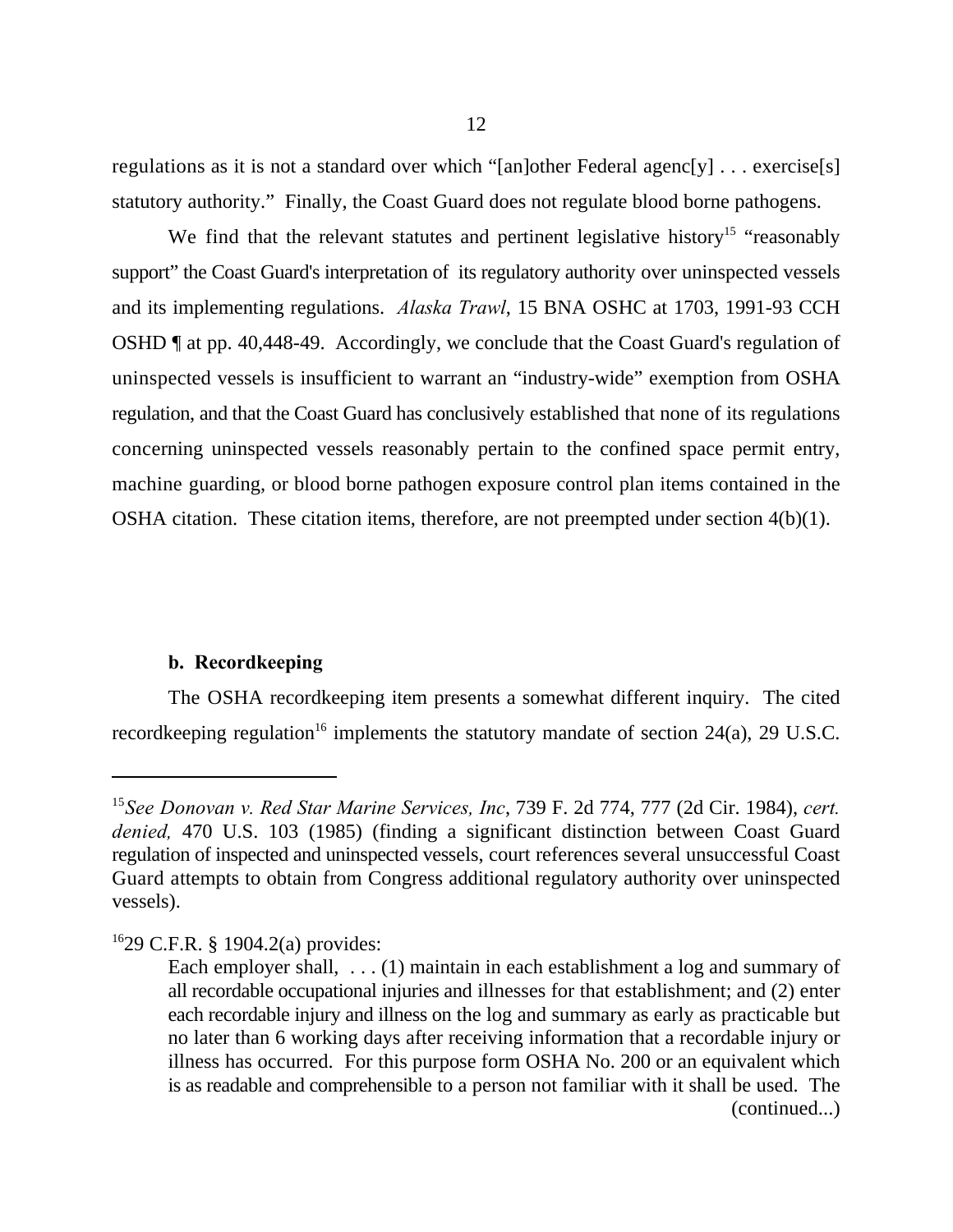§ 673(a), which directs the Secretary to "maintain an effective program of collection, compilation, and analysis of occupational safety and health statistics," and of section  $8(c)(2)$ , 29 U.S.C. § 657(c)(2), which directs the Secretary to issue regulations requiring employers to maintain accurate records of "work-related deaths, injuries and illnesses." 29 C.F.R. § 1904.1. The Secretary's efforts in this area, however, are circumscribed by the section 8(d), 29 U.S.C. § 657(d), mandate to minimize the recordkeeping burden on employers and avoid unnecessary duplication of efforts, as well as the section 24(a) exclusion from statistical obligations of "employments excluded by section 4 of th[e] Act."

We are guided by the statutory purpose of the OSHA recordkeeping requirement in determining whether it is preempted by the Coast Guard's reporting requirements. *See Tri-State Steel Constr. Co., Inc.,* 17 BNA OSHC 1769, 1771, 1996 CCH OSHD ¶ 31,145, p. 43,511 (No. 93-0512, 1996) (consolidated) (citing Supreme Court in *Chandris v. Latsis,* 115 S.Ct. 2172, 2190 (1995), Commission followed well-settled rule of statutory construction that "statutes are to be construed consistent with their substantial purpose").<sup>17</sup> The recordkeeping and statistical reports mandated by Congress were motivated by a recognition that "[f]ull and accurate information is a fundamental precondition for meaningful

 $16$ (...continued)

log and summary shall be completed in the detail provided in the form and instructions on form OSHA No. 200.

<sup>&</sup>lt;sup>17</sup>Commission precedent includes only a few cases presenting the question of section  $4(b)(1)$ preemption of recordkeeping, and reflects a lack of consistency and authority on this issue. *See S. Pac. Transp. Co.*, 2 BNA OSHC 1313, 1974-75 CCH OSHD ¶ 19,054 (No. 1348, 1974), *aff'd on other grounds*, 539 F.2d 386 (5th Cir. 1975), *cert. denied*, 434 U.S. 874 (1977) (OSHA recordkeeping preempted by Department of Transportation ("DOT") accident reporting for railroad employers); *Puget Sound Tug & Barge*, 9 BNA OSHC at 1777-1778, 1981 CCH OSHD at p. 31,597 (no preemption of OSHA recordkeeping for seamen employed on a drill ship); *Consol. Rail Corp.*, 10 BNA OSHC 1706, 1708, 1982 CCH OSHD ¶ 26,082, pp. 32,827-28 (No. 80-3495, 1982) (overruling *S. Pac. Transp. Co.* and finding OSHA recordkeeping for railroad industry not preempted by DOT regulations).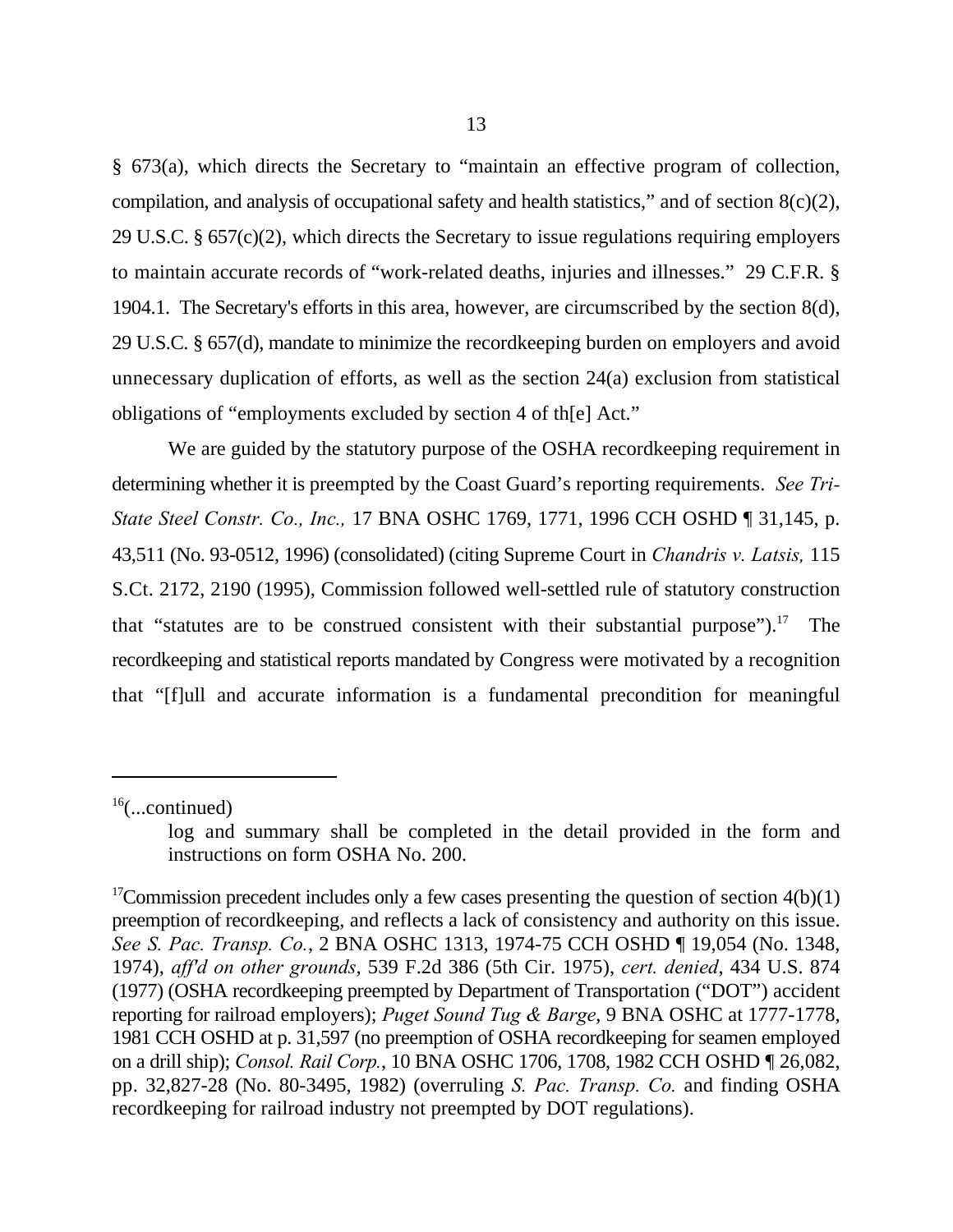administration of an occupational safety and health program."<sup>18</sup> The adoption of "adequate" statistical programs was described as "an essential first action under th[e] bill." *Id.* Explicitly included in this mandate were both injury *and* illness recordkeeping and reporting. *Id.* at 156-157. In contrast, the Coast Guard's reporting requirement pertains only to maritime casualties and accidents, excluding entirely any illness reporting.<sup>19</sup> Thus, the scope of information reported to the Coast Guard by uninspected vessel operators does not satisfy the statutory purpose of an entire category of information required under the OSHA statistical program. *See S. Pac. Transp.*, 2 BNA OSHC at 1318-1319, 1974 CCH OSHD at pp. 22,788-89 (dissenting opinion of Commissioner Cleary). Accordingly, we affirm the recordkeeping citation concerning occupational illnesses.

We also conclude, however, that injury recordkeeping is sufficiently accomplished by the Coast Guard's casualty and accident reporting requirements to warrant preemption of that portion of the OSHA recordkeeping obligation. Although the Coast Guard does not require vessel operators to maintain the type of log required by OSHA, the injury reports to the Coast Guard must be in writing and are presumably available to OSHA upon request. This conclusion follows long-established Commission precedent holding that "[s]ection 4(b)(1) does not require that another agency exercise its authority in the same manner or in an equally stringent manner,"<sup>20</sup> and effectuates the section  $8(d)$  prohibition on unnecessary duplication of recordkeeping. Accordingly, we vacate the recordkeeping citation as to injuries and reduce the penalty by \$225, one-half the stipulated amount for the recordkeeping violation, and assess a total penalty in this case of \$3,375.

## **C. Fifth Circuit Precedent**

 $^{19}$ 46 C.F.R. §§ 4.03 & 4.05-1.

<sup>&</sup>lt;sup>18</sup>S. Rep. 91-1282, 91st Cong., 2d Sess. 16 (1970), Leg. Hist., *supra*, at 156.

<sup>&</sup>lt;sup>20</sup>Mushroom Transp. Co., Inc., 1 BNA OSHC 1390, 1392, 1971-73 CCH OSHD [16,880, p. 21,591 (No. 1588, 1973). *See also Alaska Trawl*, 15 BNA OSHC at 1704 n.9, 1991-93 CCH OSHD at p. 40,450 n.9.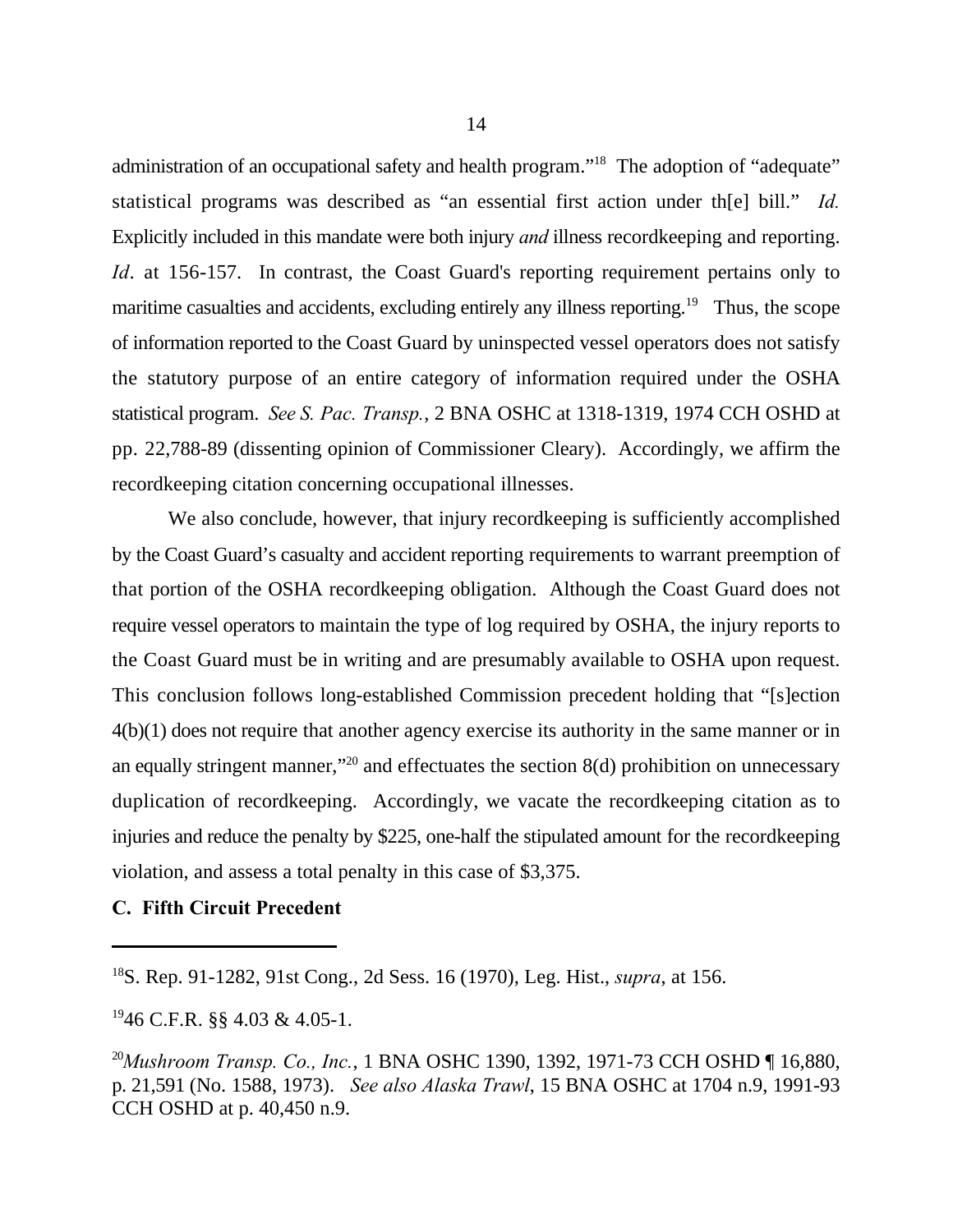"Where it is highly probable that a case will be appealed to a particular circuit, the Commission generally has applied the law of that circuit in deciding the case, even though it may clearly differ from the Commission's law." *See, e.g., D. M. Sabia Co*., 17 BNA OSHC 1413, 1414, 1996 CCH OSHD ¶ 30,930, p. 43,057 (No. 93-3274, 1995), *vacated & remanded on other grounds*, 17 BNA OSHC 1680, 1996 CCH OSHD ¶ 31,117 (3rd Cir. 1996). Here, Tidewater's principal office is located in New Orleans and the violations occurred in Alaska. Accordingly, this case could be appealed by Tidewater to the District of Columbia Circuit, or by either party to the Fifth or Ninth Circuits.<sup>21</sup>

The Fifth Circuit has broadly stated that OSHA regulations do not apply to the working conditions of seamen on vessels in navigation. In *Clary v. Ocean Drilling and Exploration Co*., 609 F.2d 1120 (5th Cir. 1980), the court held that evidence of noncompliance with OSHA regulations could not be introduced to support a negligence action filed by a seaman under Jones  $Act^{22}$  and maritime law because the OSH Act "does not apply to the working conditions of seamen on vessels operating on the high seas." *Id*. at 1121. Concluding that application of OSHA regulations was precluded by section 4(b)(1), the court relied on its view that the Coast Guard's vessel regulations were extensive and cited then applicable Commission precedent indicating that the working conditions of seamen were subject only to Coast Guard regulation. *Id*. The court found additional support for its decision in its conclusion that the proffered OSHA regulations pertained to construction work and shipbuilding, and could not apply to the special purpose drilling vessel there at issue. *Id*. In *Donovan v. Texaco, Inc.*, 720 F.2d 825 (5th Cir. 1983), the court concluded that the Secretary lacked jurisdiction to bring an action under section 11(c) for the retaliatory discharge of a Coast Guard-licensed engineering officer employed in the defendant's deep sea fleet. First, the court cited *Clary* and the Commission's decision in *Dillingham* in support

<sup>&</sup>lt;sup>21</sup>See OSH Act § 11(a) and (b), 29 U.S.C. § 660 (a) and (b).

 $2246$  U.S.C. § 688 (provides for damage action by seamen injured in the course of their employment).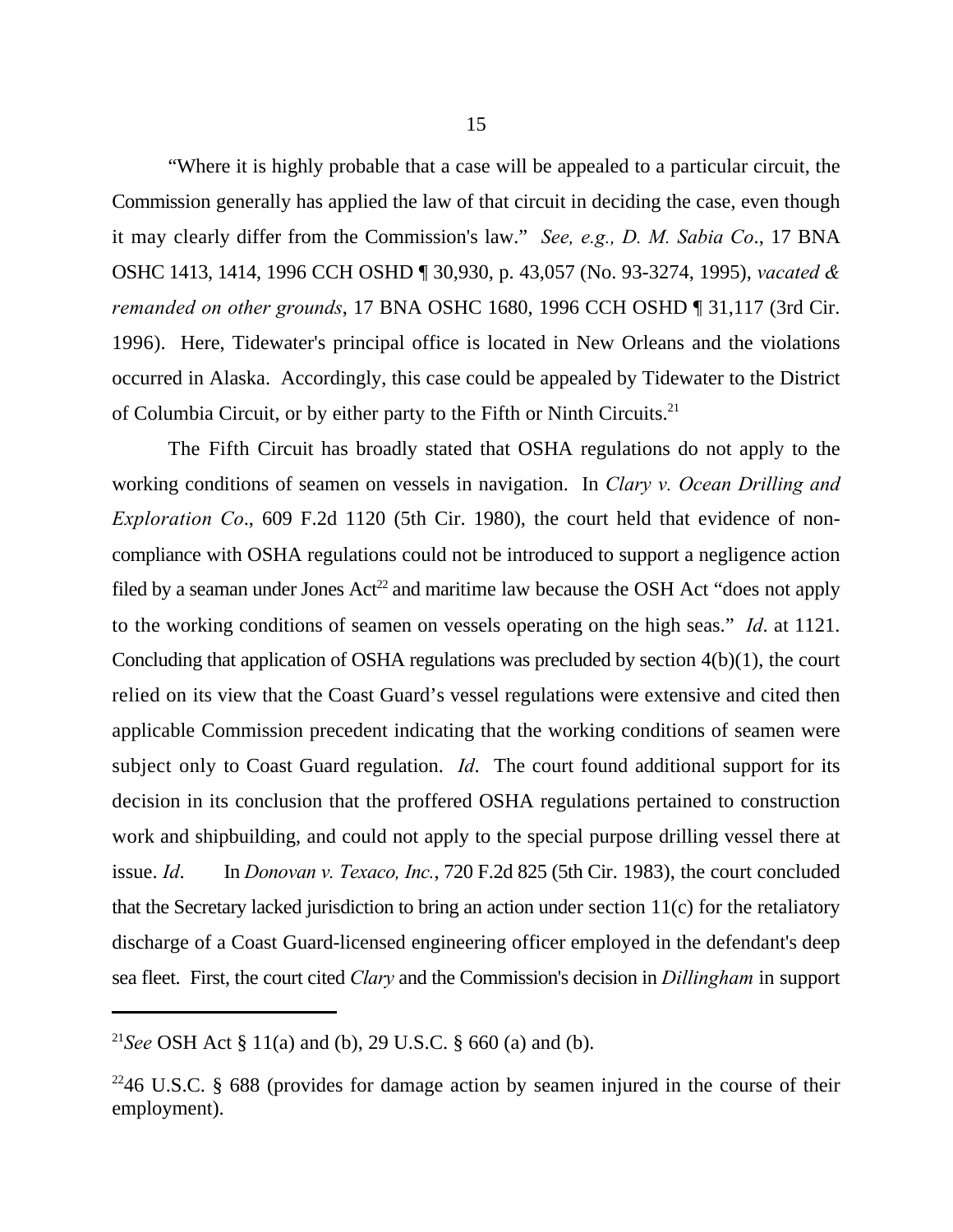of its conclusion that section 4(b)(1) creates an industry-wide exemption from OSHA regulation for the working conditions of seamen serving on vessels operating on navigable waters. *Id.* at 826. The court also found preemption warranted under section 4(b)(1) based on its view that the extensive regulations governing the rights and duties of seamen include "protections paralleling, in some degree, th[ose] accorded complaining landside workers by the provisions of Section 11(c) of OSHA.'' *Id.* at 828. Finally, the court considered the geographic limitation of OSHA coverage contained in section 4(a) and concluded that "[a] vessel on the high seas is not . . . a 'workplace [in a State].'"

Here, the OSHA citations indisputably concern the working conditions of seamen on vessels in navigation and arguably come within the Fifth Circuit's proscription against OSHA regulation of such workplaces. Nevertheless, with due respect to the court, we find that *Clary* and *Donovan v. Texaco* are sufficiently distinguishable from the case here presented to have left undecided the precise question of OSH Act applicability to uninspected vessels.<sup>23</sup>

In neither of the cases considered by the court did it differentiate between the extensive degree to which the Coast Guard regulates inspected vessels and the minimal degree to which it regulates those that are uninspected. The vessel classifications in those cases were not identified, although the court's consideration in *Donovan v. Texaco* of the MOU between the Coast Guard and OSHA suggests that the vessel there was inspected. 720 F.2d at 827 n.3. Moreover, the court relied in both cases on Commission precedent, subsequently overruled, suggesting that OSHA lacks jurisdiction over the working conditions of seamen. Most significantly in *Clary*, the court found that the cited OSHA construction and shipbuilding regulations did not, by their own terms, pertain to the special purpose drilling vessel on which the injured seaman worked. 609 F.2d at 1122. This fact alone

<sup>&</sup>lt;sup>23</sup> See Southern S.S. v. NLRB, 316 U.S. 31, 42 (1942) (question of applicability of mutiny statute to seamen aboard a docked vessel unresolved by previous cases finding that such statute applies to seamen on vessels located in a harbor, because in none of the prior cases was the vessel tied to a dock).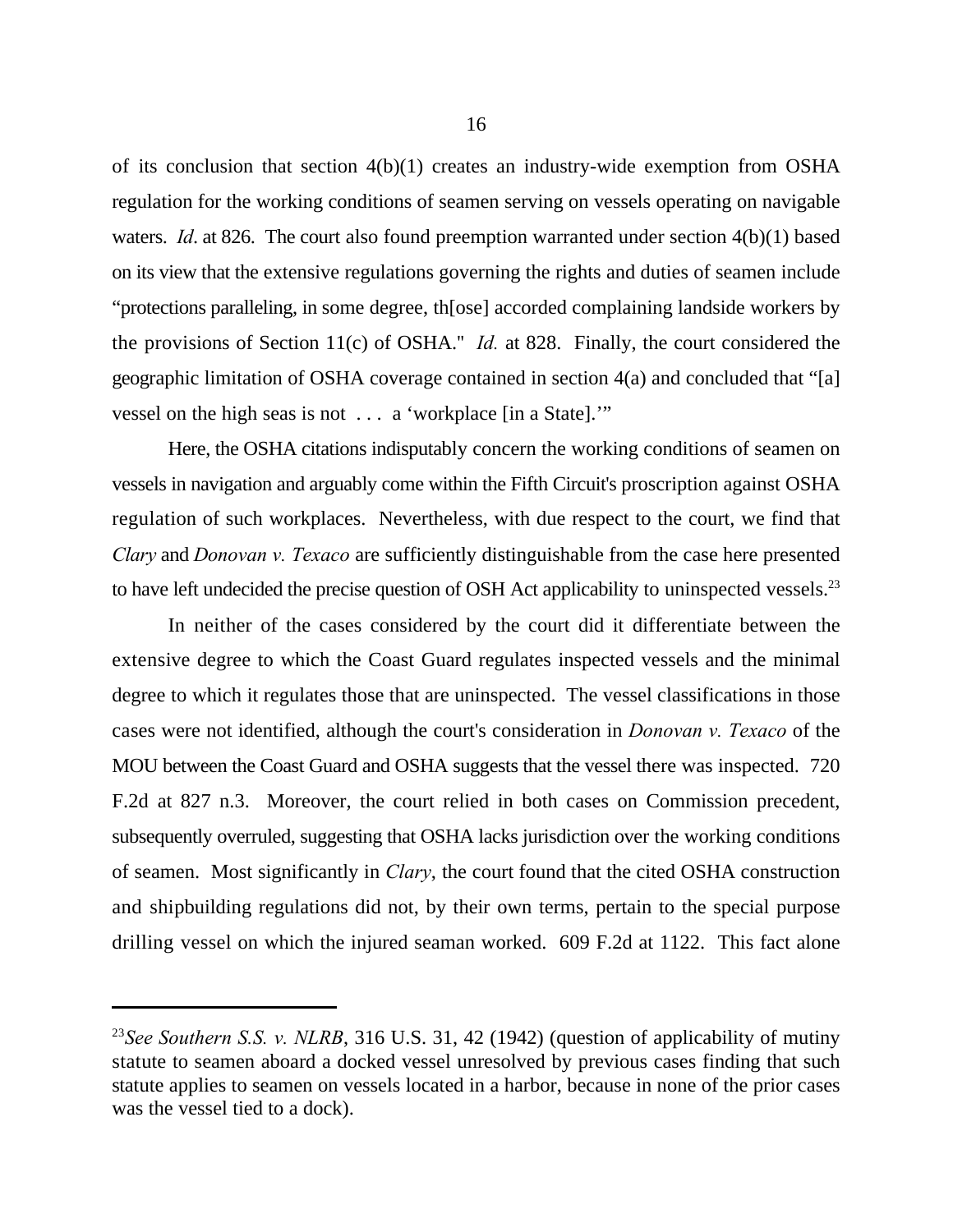would have been sufficient to decide the case. *See Inspection of Norfolk Dredging Co.*, 783 F.2d 1526, 1531 n.5 (11th Cir. 1986), *cert. denied,* 479 U.S. 883; *Donovan v. Red Star Marine Services, Inc.*, 739 F.2d at 779. Similarly, the court's finding in *Donovan v. Texaco,* that the Coast Guard's regulations included protections "parallel" to those contained in section 11(c), would have been sufficient to dismiss the Secretary's case. *See Inspection of Norfolk*, 783 F.2d at 1531; *Donovan v. Red Star Marine*, 739 F.2d at 778-779.

We also note that other courts of appeal have distinguished *Clary* and *Donovan v. Texaco* from cases involving the application of OSHA regulations to uninspected vessels. In a case involving crane safety on an uninspected dredge operating in navigable waters off the coast of Florida, the Eleventh Circuit upheld the validity of an OSHA inspection warrant, concluding that "the Coast Guard's regulation of safety aboard uninspected vessels is so circumscribed that it does not preempt OSHA's jurisdiction over crane safety aboard uninspected vessels . . . ." *Inspection of Norfolk*, 783 F.2d at 1531-1532.<sup>24</sup> Similarly, on appeal of an unreviewed Administrative Law Judge's decision in which the judge found that OSHA lacked jurisdiction to cite an uninspected tugboat operator for non-compliance with an OSHA noise standard, the Second Circuit concluded that since the Coast Guard does not regulate noise hazards on uninspected vessels, OSHA may exercise its authority to do so. *Donovan v. Red Star Marine*, 739 F.2d at 780. The court particularly noted that "[i]n light of the extensive tradition of congressional concern for mariners, Congress could not have intended that employees aboard uninspected vessels be deprived of the protections accorded the vast majority of American workers by the OSH Act, and those protections offered employees aboard inspected and certificated vessels." *Id.*

Finally, in *Donovan v. Texaco,* the Fifth Circuit expressed its concern that OSH Act coverage of seamen's working conditions would create the anomaly of "steaming in and out

<sup>&</sup>lt;sup>24</sup>The Eleventh Circuit's decision is particularly noteworthy as it was bound to follow *Clary* under the Fifth Circuit Court of Appeals Reorganization Act of 1980. *Bonner v. City of Prichard*, 661 F.2d 1206, 1207 (11th Cir. 1981).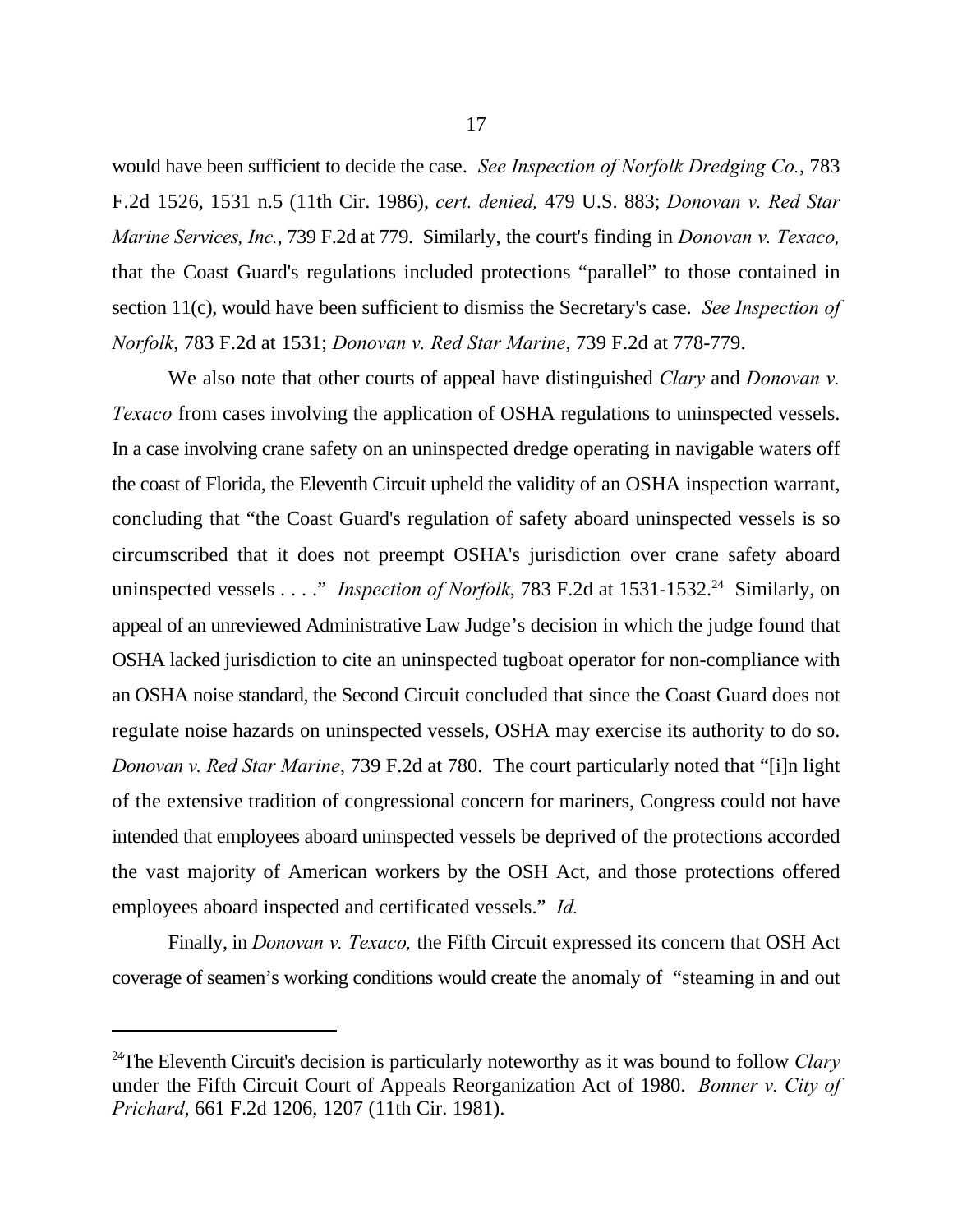of OSHA coverage" because of the limits of OSHA's geographic reach under section 4(a). 720 F.2d at 829. To the extent the court was concerned about the possibility of vessels steaming between OSHA and Coast Guard coverage, and the lack of uniformity and predictability that would ensue, section  $4(b)(1)$  precludes such a result. As with any stationary workplace concurrently regulated by OSHA and another federal agency, OSHA regulations apply only to those working conditions not regulated by the other agency. *See, e.g., Consol. Rail Corp.,* 16 BNA OSHC 1033, 1993 CCH OSHD ¶ 30,012 (No. 91-3133, 1993) (consolidated). Thus, when a vessel departs U.S. territorial waters, it does not become subject to Coast Guard regulation of conditions that were covered by OSHA within the threemile limit, because OSHA regulations apply only to working conditions not regulated by the Coast Guard.

Nonetheless, it is true that a vessel might steam in and out of OSHA coverage as it enters and departs U.S. territorial waters. Some vessel owners would be required to comply with OSHA regulations while underway within territorial waters but may disregard them upon entering the high seas beyond the three-mile limit. We emphasize, however, both the limit of this anomaly and the logic of tolerating it. Inspected vessels subject to the MOU between OSHA and the Coast Guard are essentially regulated only by the Coast Guard and, consequently, would not steam in and out of OSHA coverage.<sup>25</sup> As to the uninspected fleet, OSHA provides the *only* significant regulation of non-navigational working conditions for seamen employed on these vessels. Absent OSH Act coverage, these conditions would be completely unregulated.

Moreover, despite the obvious appeal of a universal system of vessel regulation, some lack of uniformity has been tolerated even within U.S. territorial waters. Courts have consistently upheld the exercise of a locality's police power to regulate vessels located only

 $^{25}$ As mentioned in note 4, *supra*, the MOU excludes the prohibition on discrimination and leaves unresolved any recordkeeping issues. OSHA's November 8, 1996 instruction indicates that OSHA will enforce recordkeeping obligations on inspected vessels.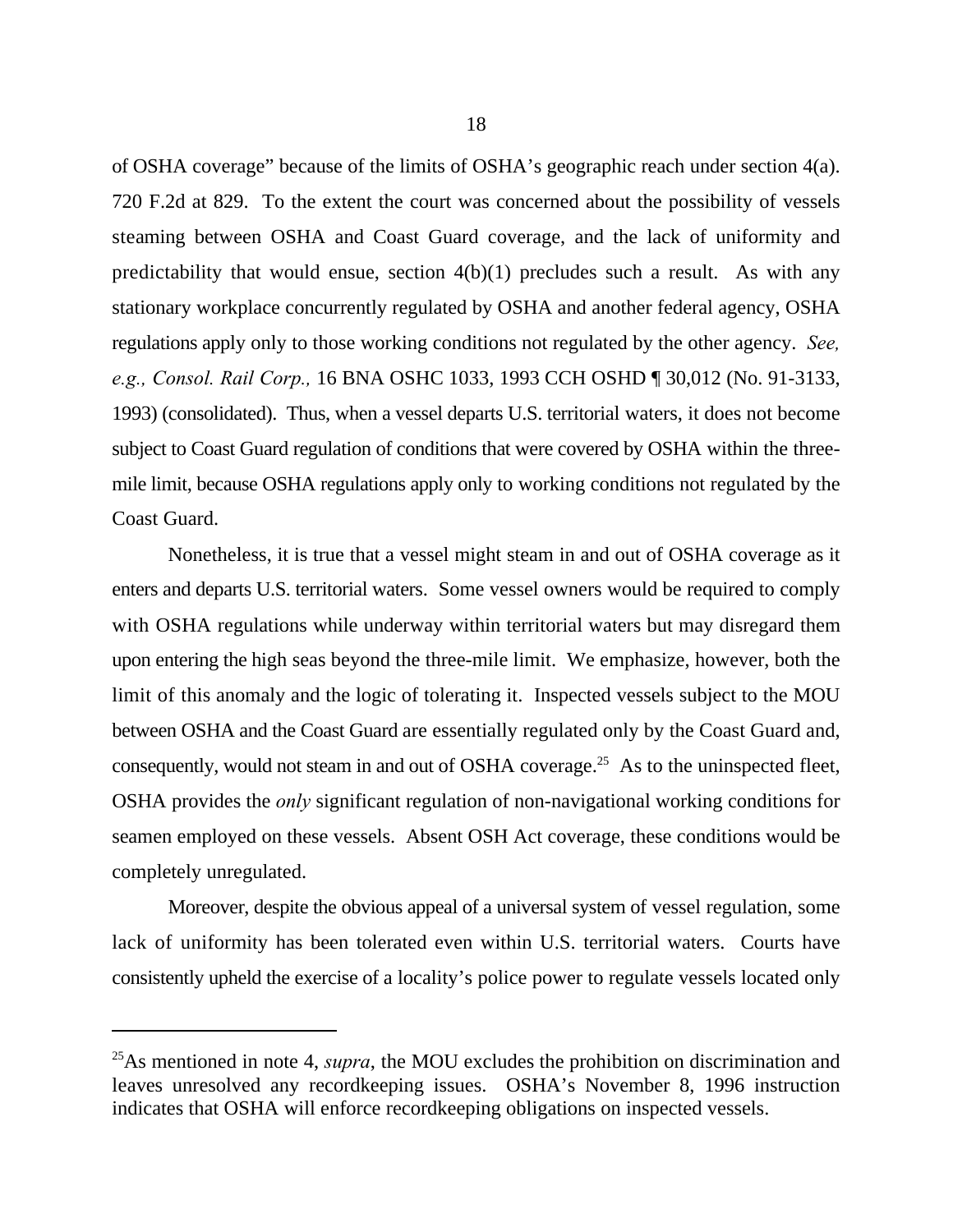temporarily within its territorial waters where those regulations do not conflict with federal law. *See e.g., Askew v. American Waterways Operators, Inc., 411 U.S. 325* (upholding Florida's police power over sea-to-shore pollution, and finding Florida Oil Spill Prevention and Pollution Control Act which requires, inter alia, that vessels maintain containment gear and other equipment for the prevention of oil spills in the State's territorial waters, not *per se* preempted by federal regulation); *Huron Portland Cement Co. v. Detroit,* 362 U.S. at 442 (vessels used to transport cement from Michigan port to ports located in various other states required to comply with Detroit's Smoke Abatement Code which required structural alterations to vessels); *Kelly v. Washington*, 302 U.S. 1 (1937) (upholding those provisions of State vessel inspection code not in conflict with federal requirements); *Chevron U.S.A., Inc. v. Hammond,* 726 F.2d 483 (9th Cir. 1984), *cert. denied* 471 U.S. 1140 (1985) (upholding Alaska statute governing discharge of oil tanker ballast in territorial waters).<sup>26</sup> In light of this authority, we find that OSHA jurisdiction over vessels located only temporarily within U.S. territorial waters is consistent with a locality's ability to exercise its police power over vessels plying the waters appurtenant to its shore.

We do not suggest, however, that OSH Act applicability to these vessels is necessarily the most desirable approach to achieving workplace safety. We realize that OSHA does not regularly inspect seagoing vessels for compliance with the Act, nor has it indicated any interest in dedicating its limited resources to promulgating regulations specifically applicable to such workplaces. We are also particularly mindful of the complexities and anomalies that may inure to illness recordkeeping on a mobile workplace that may enter and exit the

<sup>&</sup>lt;sup>26</sup>The Supreme Court's admonitions concerning uniformity and predictability in  $OCAWv$ . *Mobil,* and *Chandris v. Latsis,* are inapposite, as they were derived from the purposes and policies of the statutes being enforced, and involved conflicts of laws issues. Here, there is no conflict of laws because the OSH Act does not apply to any condition regulated by the Coast Guard, and because the OSH Act is a federal law which applies uniformly to vessels located within all U.S. territorial waters. Moreover, OSH Act applicability to these vessels furthers the statutory purpose of providing safe and healthful workplaces to *all* men and women within the Nation.